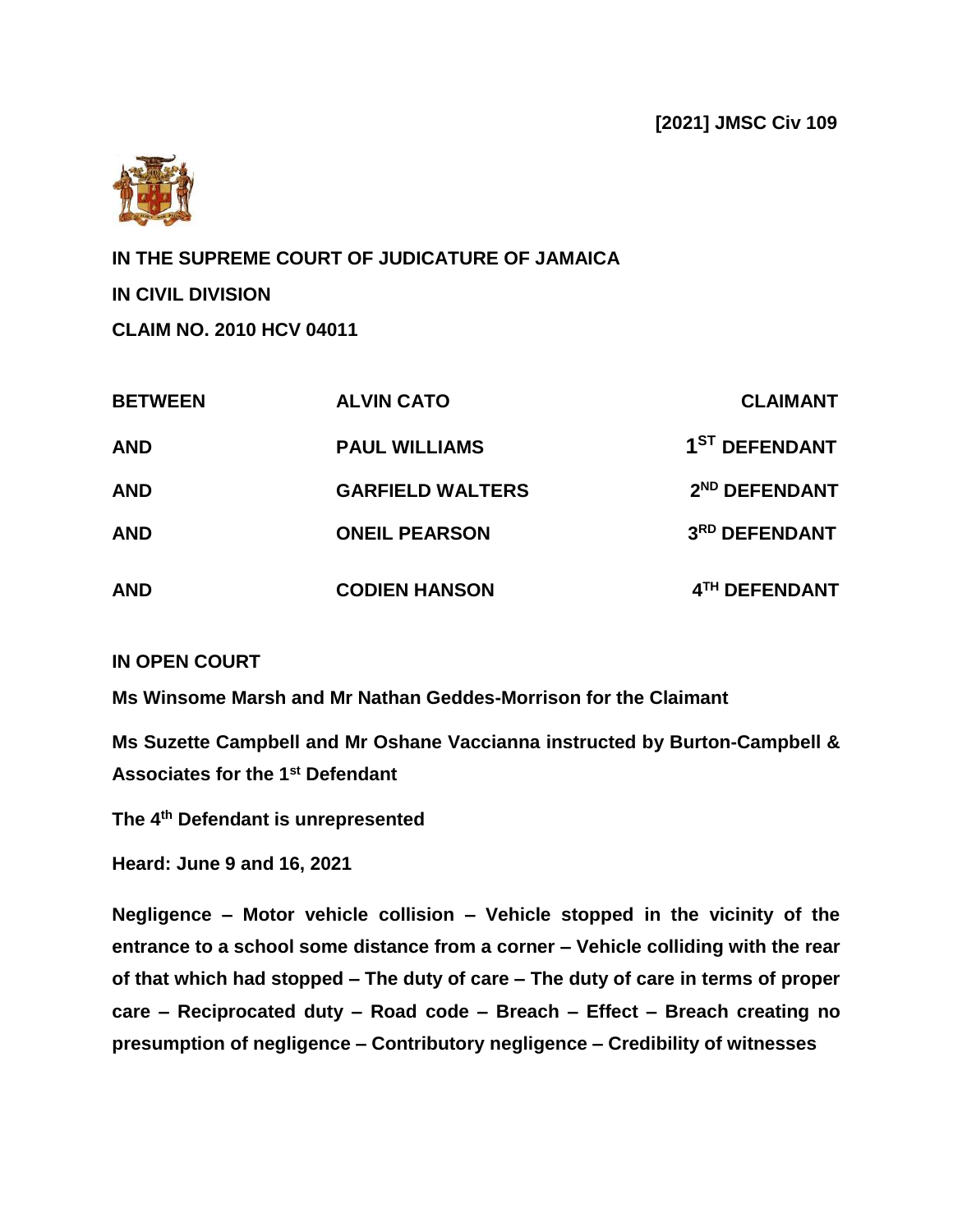**Damages – Personal injury – Whiplash injury – Severe neck and back pain – Extreme tenderness to the back – No permanent disability – Amount of damages – Road Traffic Act, sections 51(2), 53(1)(a) and (b) and 95(3), Island Traffic Authority Road Code, Part 2 – 1, 35, 39(b),(c),(d) and (e) and 40**

#### **A. NEMBHARD J**

#### **INTRODUCTION**

- **[1]** The Claimant, Mr Alvin Cato, was the victim of a road traffic accident which took place on the morning of 26 November 2004. At approximately 7:00 a.m., Mr Cato was travelling in a public passenger vehicle, a Toyota Corolla, registered 4859 PA ("the Toyota Corolla"). Mr Cato was seated in the rear of the Toyota Corolla. His route lay along the Galina Main Road, in the parish of St. Mary.
- [2] At the time of the accident, the Toyota Corolla was owned by the 1<sup>st</sup> Defendant, Mr Paul Williams and was being driven by the  $2<sup>nd</sup>$  Defendant, Mr Garfield Walters.
- **[3]** On reaching the vicinity of the Galina Primary School, having just come around a corner in the road, Mr Walters stopped the Toyota Corolla, in order to pick up a pedestrian. It is whilst stopped in the vicinity of the entrance to the Primary School that a Toyota Hiace, registered 3986 PA, owned by the 3<sup>rd</sup> Defendant, Mr Oneil Pearson and driven by the 4<sup>th</sup> Defendant, Mr Codien Hanson, collided with the rear of the Toyota Corolla.
- **[4]** As a consequence of the collision, Mr Cato suffered whiplash injury, severe pain to his neck and back and extreme tenderness to his back. Fortunately, he suffered no permanent disability.
- **[5]** By way of a Claim Form, filed on 17 August 2010, Mr Cato commenced an action for Damages in Negligence, in respect of his injuries, loss, damage and expenses, occasioned as a result of the collision.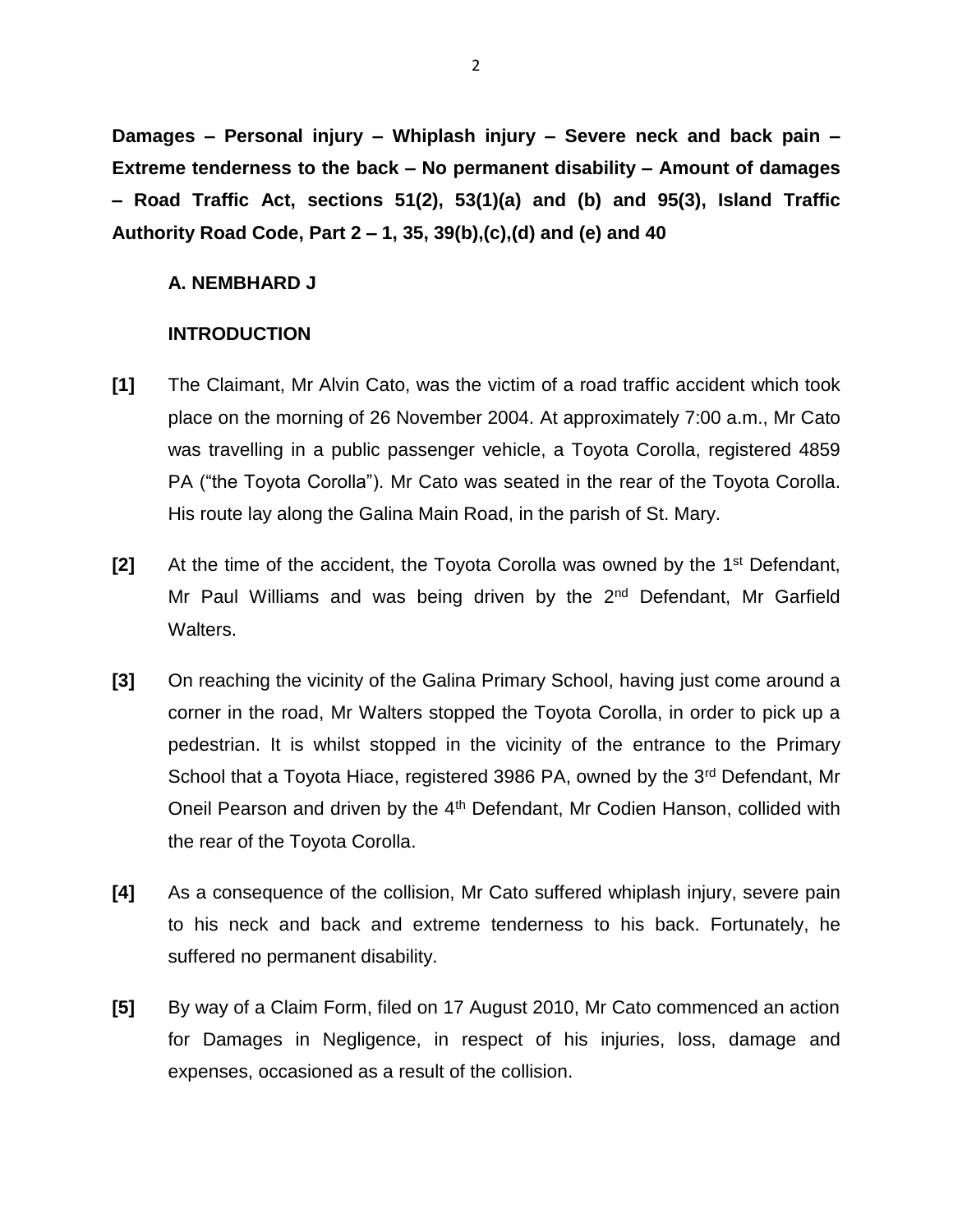- **[6]** On 9 June 2021, the trial of this matter commenced and proceeded against the 1<sup>st</sup> Defendant. The Court also proceeded to assess damages, as against the 4<sup>th</sup> Defendant, Mr Cato having obtained an Interlocutory Judgment in Default of Acknowledgement of Service against him, on 27 August 2020.
- **[7]** Mr Cato obtained an Interlocutory Judgment in Default of Acknowledgement of Service against the 2<sup>nd</sup> Defendant, Mr Walters. That Judgment was subsequently set aside on 6 July 2020, on the basis that the Claim Form and Particulars of Claim, each filed on 17 August 2010, were never served on Mr Walters.
- **[8]** Similarly, the 3rd Defendant was never served in respect of this matter.

# **THE ISSUES**

- **[9]** The issues that arise for the Court's determination may be distilled in the following way: -
	- (i) Whether Mr Garfield Walters owed the Claimant, Mr Cato, a duty of care;
	- (ii) Whether Mr Walters breached that duty of care;
	- (iii) Whether the motor vehicle collision was caused by the negligence of Mr Walters;
	- (iv) Whether Mr Walters was contributorily negligent, in respect of the motor vehicle collision and, if so, in what proportion?

# **THE LAW**

# **The claim in negligence**

**[10]** It is well established by the authorities that in a claim grounded in the tort of negligence, there must be evidence to show that a duty of care is owed to a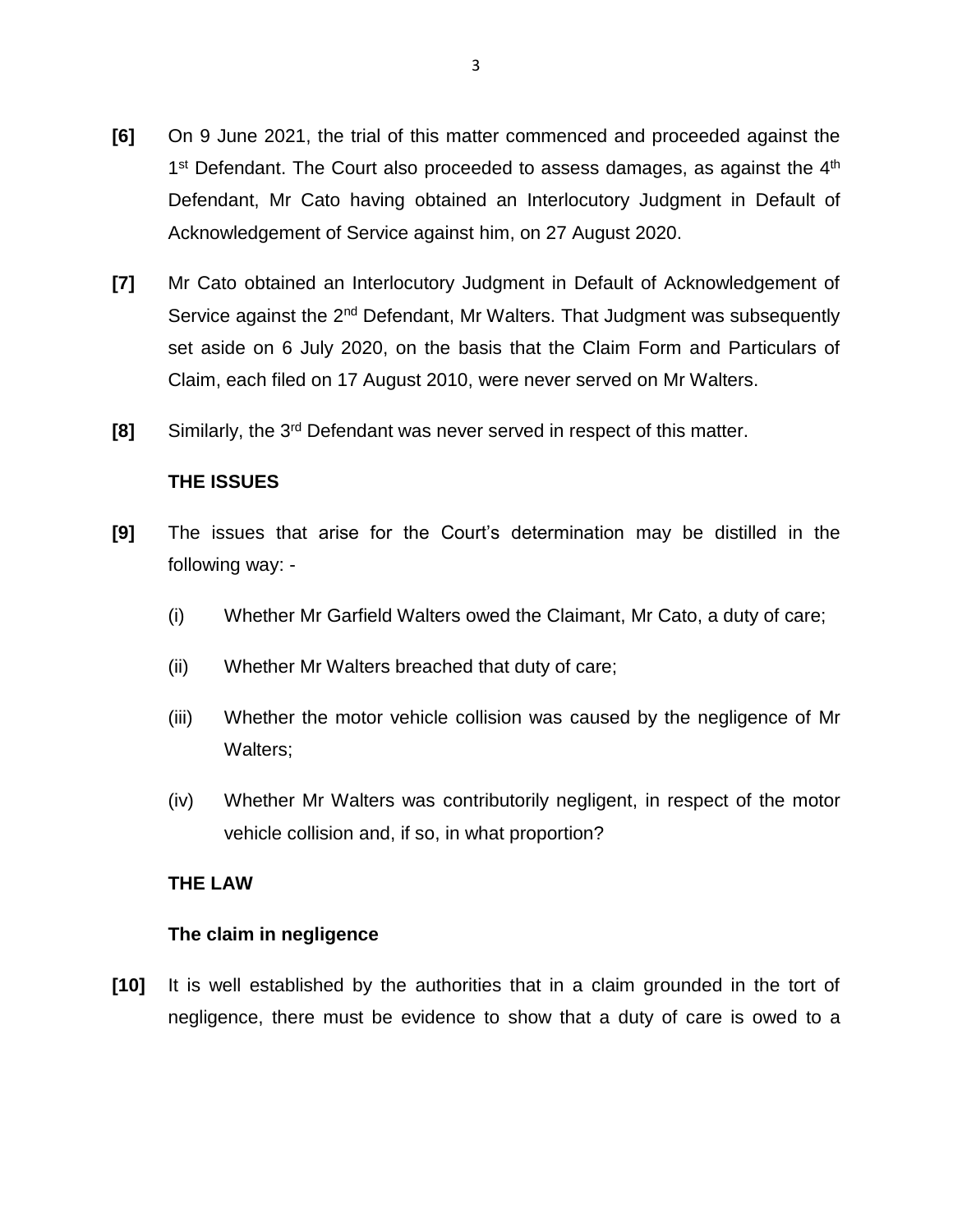claimant by a defendant; that the defendant acted in breach of that duty; and that the damage sustained by the claimant was caused by the breach of that duty.<sup>1</sup>

## **The burden and standard of proof**

- **[11]** It is also well settled that where a claimant alleges that he/she has suffered damage resulting from an object or thing under the defendant's care or control, a burden of proof is cast on him or her to prove his or her case on a balance of probabilities.
- **[12]** The general state of the law as to the proof of negligence was eminently enunciated by Lord Griffiths in **Ng Chun Pi and Ng Wang King v Lee Chuen**  Tat and Another.<sup>2</sup> He stated as follows: -

*"The burden of proving negligence rests throughout the case on the plaintiff. Where the plaintiff has suffered injuries as a result of an accident which ought not to have happened if the defendant had taken due care, it will often be possible for the plaintiff to discharge the burden of proof by inviting the court to draw the inference that on the balance of probabilities the defendant might have failed to exercise due care, even though the plaintiff does not know in what particular respects the failure occurred…*

*…it is the duty of the judge to examine all the evidence at the end of the case and decide whether on the facts he finds to have been proved and on the inferences he is prepared to draw he is satisfied that negligence has been established."*

#### **The duty of care**

l

**[13]** In establishing a duty of care there must be foreseeable damage consequent upon the defendant's negligent act. There must also be in existence, a sufficient proximate relationship between the parties, making it fair and reasonable to assign liability to the defendant.

<sup>1</sup> See – **Glenroy Anderson v George Welsh** [2012] JMCA Civ 43, at paragraph [26], per H. Harris JA

<sup>2</sup> Privy Council Appeal No. 1/1988, judgment delivered on 24 May 1988, at pages 3 and 4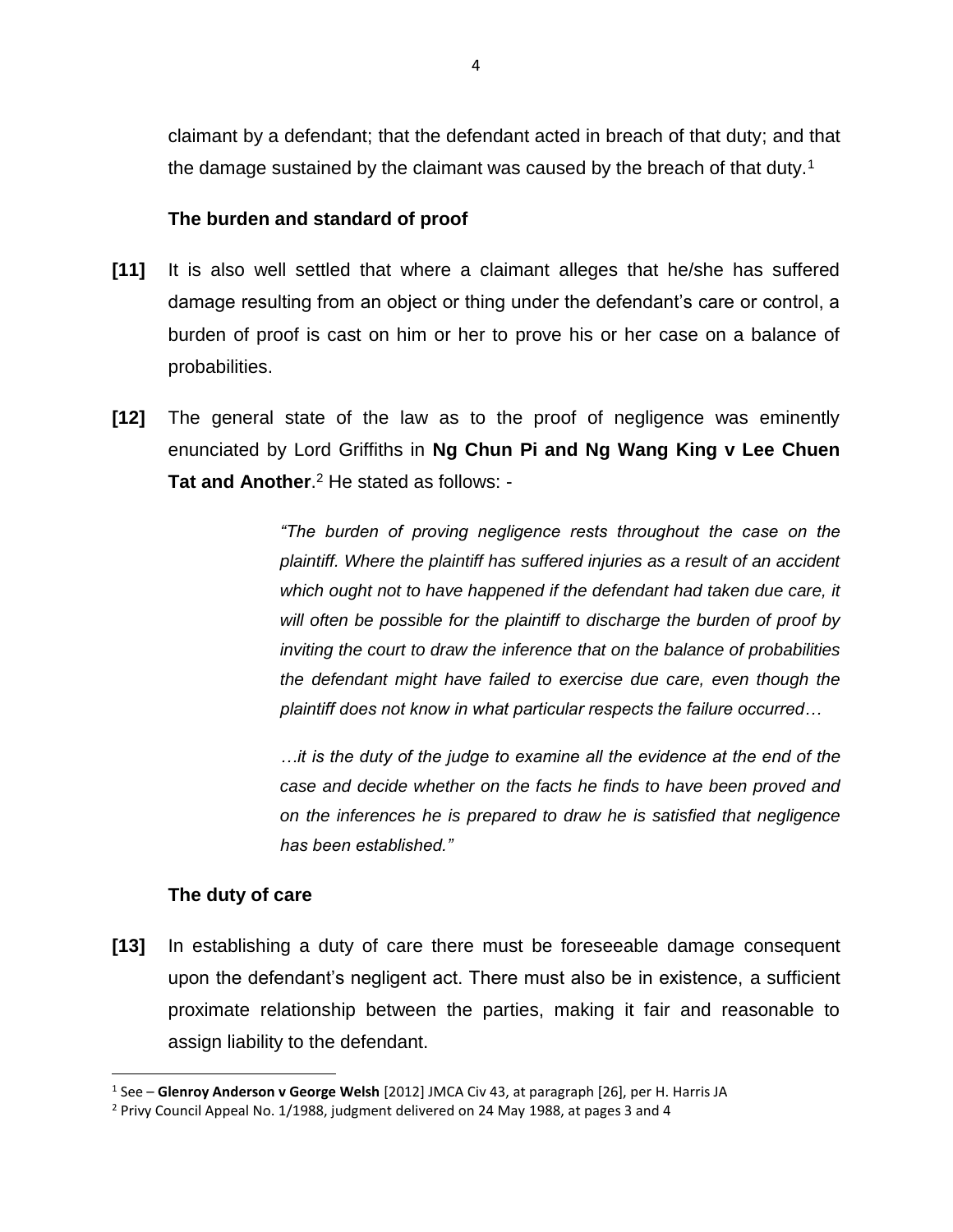**[14]** Lord Bridge, in **Caparo Industries plc v Dickham**, <sup>3</sup> spoke to the test in the duty of care, sufficient to ascribe negligence, in this way: -

> *"In determining the existence and scope of the duty of care which one person may owe to another in the infinitely varied circumstances of human relationships, there has for long been a tension between two different approaches. Traditionally the law finds the existence of the duty in different specific situations each exhibiting its own particular characteristics. In this way the law has identified a wide variety of duty situations, also falling within the ambit of the test of negligence."*

**[15]** At pages 573 and 574 Lord Bridge went on to say: -

*"What emerges, is that, in addition to the foreseeability of damage, [the] necessary ingredients in any situation giving rise to a duty of care are that there should exist between the party owing the duty and the party to whom it is owed a relationship characterized by the law as one of 'proximity' or 'neighbourhood' and that the situation should be one in which the Court considers it fair, just and reasonable that the law should impose a duty of a given scope on the one party for the benefit of the other."*

**[16]** There is a reciprocated duty of care that each driver on the road owes to others. This duty of care is to manage and control his motor vehicle in such a way as to prevent harm or damage to other users of the road. The duty is not owed to the world at large. It must be tested by asking, with reference to each complainant, whether a duty was owed to him or her. If the complainant was not in such a position that direct physical injury could reasonably be anticipated to him or his relations or friends, then normally no duty would be owed. (See – **Stephen Pryce v Joslyn Pryce and Daviot Pryce**, <sup>4</sup> **Esso Standard Oil SA Limited and** 

<sup>3</sup> [1990] 1 All ER 568 at page 572

<sup>4</sup> Claim No. 2004 HCV 2899, judgment delivered on 24 April 2009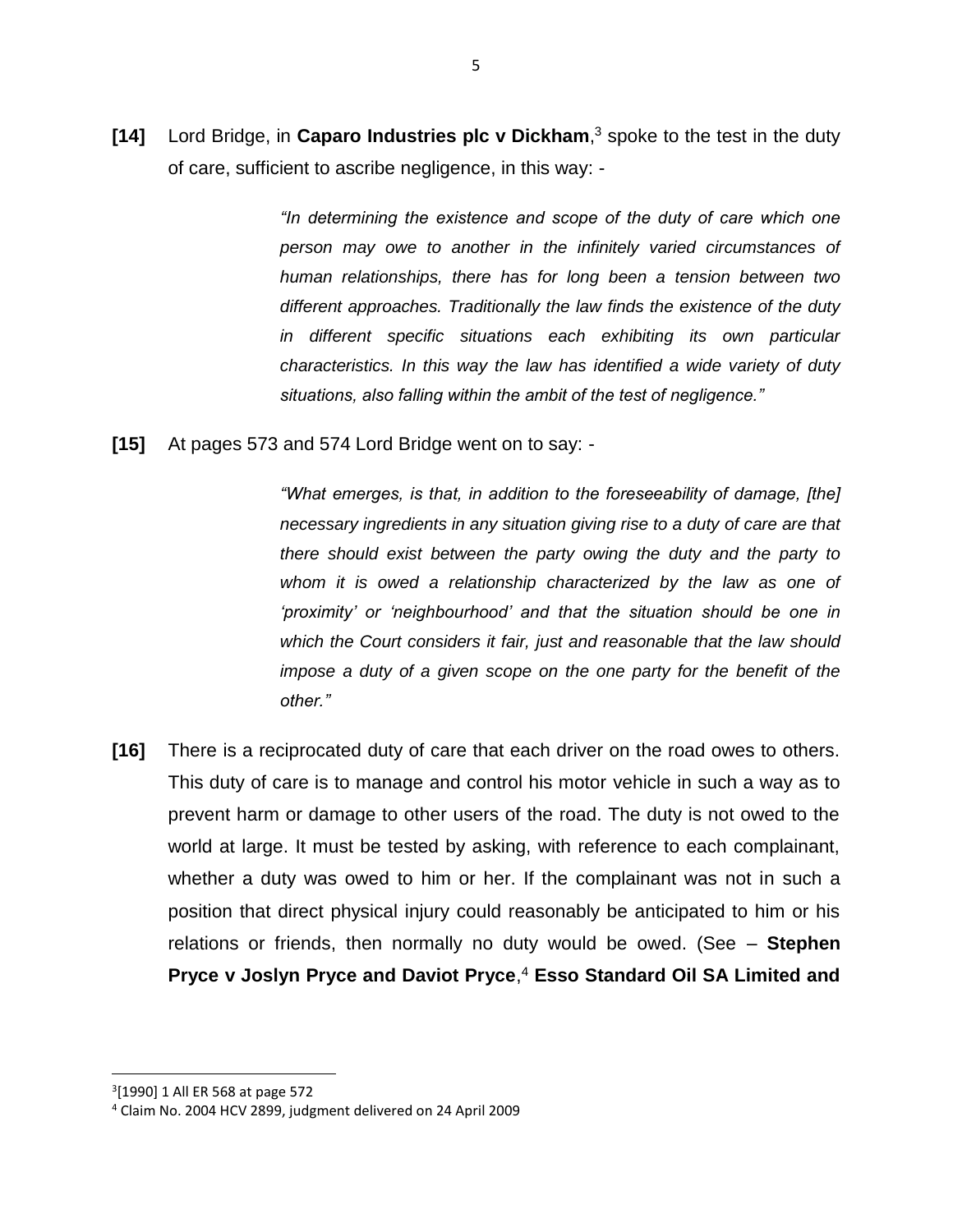**Another v Ian Tulloch**, <sup>5</sup> **Hay or Bourhill v Young**, <sup>6</sup> **Elizabeth Brown v Daphne Clarke & Others**, <sup>7</sup> and **Pluckwell v Wilson, Bart**. 8 )

**The duty of care in terms of "proper care"**

**[17]** Lord MacMillan expressed the duty of care in terms of "proper care" in **Hay or Bourhill v Young**. <sup>9</sup> He had this to say at page 403: -

> *"Proper care connotes avoidance of excessive speed, keeping a proper look-out, observing traffic rules and signals and so on. Then to whom is the duty owed? Again I quote and accept the words of Lord Jamieson:*

*'…to persons so placed that they may reasonably be expected to be injured by the omission to take such care.'*

*The duty to take care is the duty to avoid doing or omitting to do anything the doing or omitting to do which may have as its reasonable and probable consequence injury to others and the duty is owed to those to whom injury may reasonably and probably be anticipated if the duty is not observed."* 

#### **The duty of care enshrined in statute**

- **[18]** This duty of care is enshrined in the Road Traffic Act ("the Act").
- **[19]** Section 51(2) of the Act imposes a duty on drivers to take such precautionary action to prevent an accident. It reads as follows: -

*"Notwithstanding anything contained in this section it shall be the duty of a driver of a motor vehicle to take such action as may be necessary to avoid an accident, and the breach by a driver of any motor vehicle of any* 

<sup>5</sup> (1991) 28 JLR 553

<sup>6</sup> [1942] 2 All ER 396

<sup>7</sup> [2015] JMSC Civ 234

<sup>8</sup> (1832) CAR. & P. 376

<sup>&</sup>lt;sup>9</sup> supra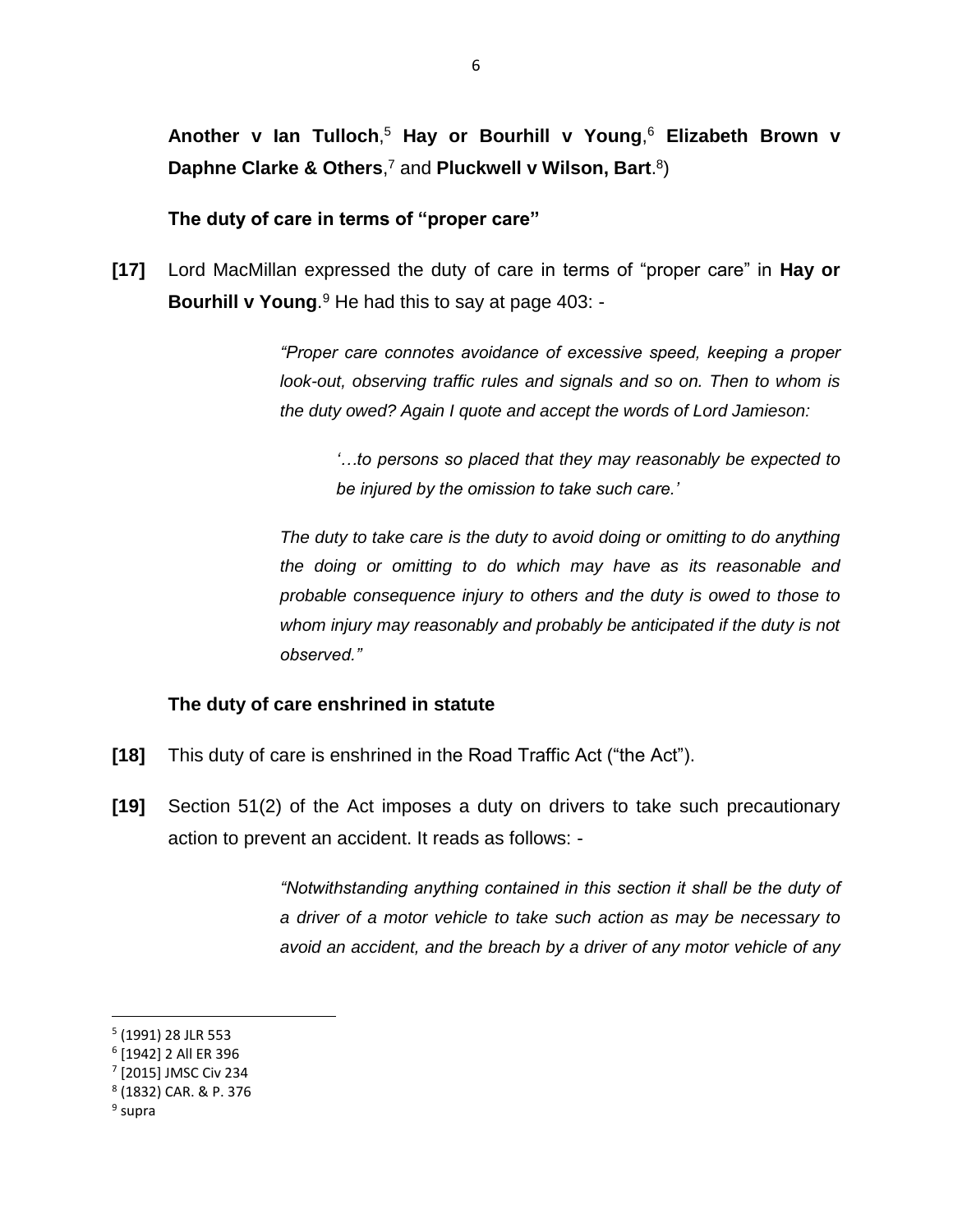*of the provisions of this section shall not exonerate the driver of any other motor vehicle from the duty imposed on him by this subsection."*

#### **Other relevant provisions**

**[20]** Section 53 of the Act is relevant for present purposes. The section provides, in part, as follows: -

*"53.–(1) A motor vehicle when not in motion –*

- *(a) shall be placed with its near side as close to the left of the roadway as possible or in such position as may be indicated by any constable or by notice exhibited by a Traffic Area Authority;*
- *(b) shall not be placed or allowed to remain in such a position as to obstruct or be likely to obstruct traffic."*
- **[21]** The relevant portions of Part 2 of the Island Traffic Authority Road Code, 1987 ("the Road Code") read as follows: -

*"1. Before you attempt to move from a parked position wait until there are no vehicles near enough to cause an accident. Give the proper hand or indicator light signals before moving off. Look out for overtaking vehicles. Check your rear view mirror/mirrors.*

*35. Before you pull out of a parking position look behind, signal your intention and make sure you can do so safely and with no inconvenience to the other road users.*

*39. Do not park or stop your vehicle: -*

*(a) …*

*(b) At or nearer than 40' from a fire hydrant, a bus stop, hospital or school entrance.*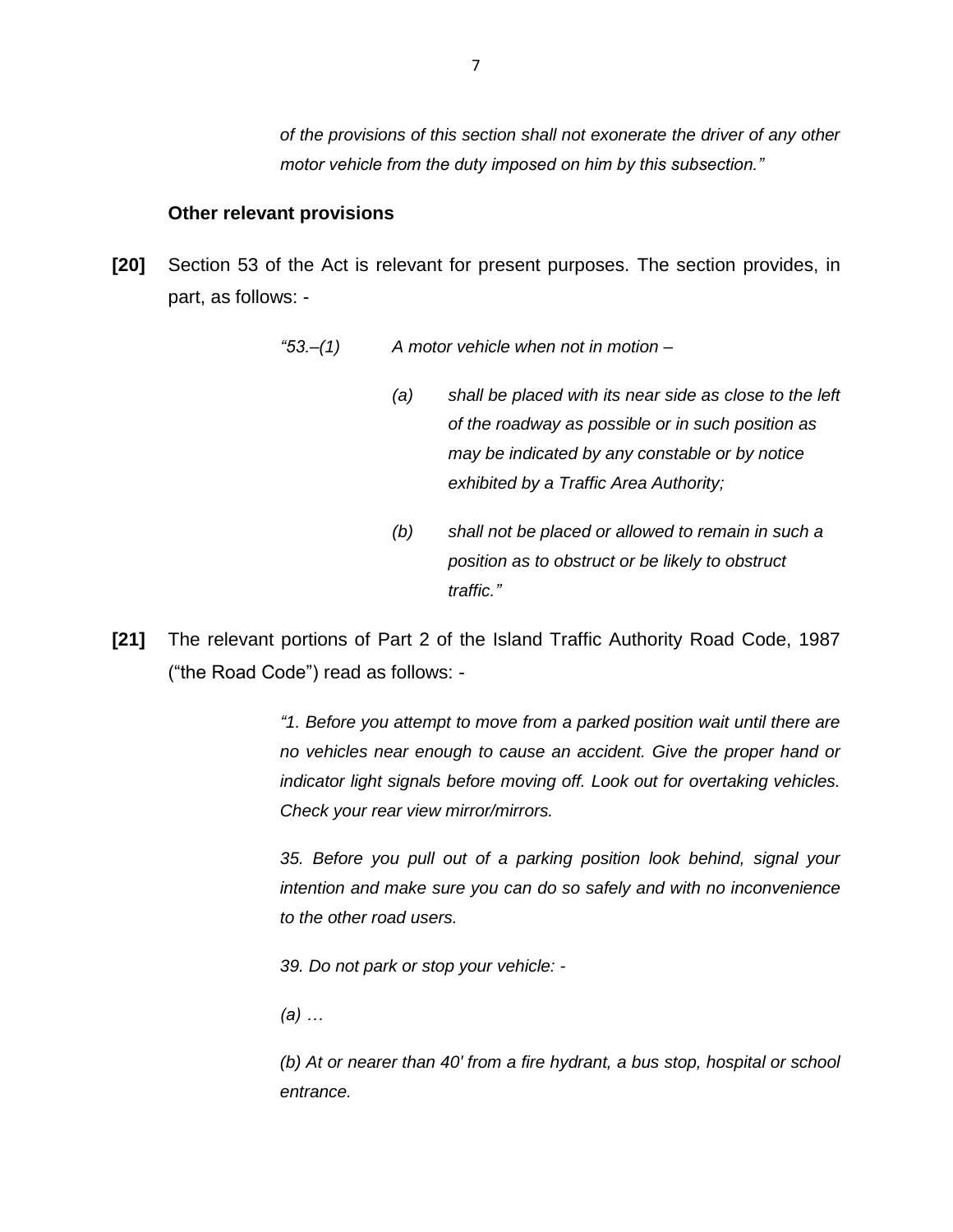*(c) On a main road carrying fast-moving traffic.*

*(d) On the paved surface of a road when adequate soft shoulder area is provided.*

*(e) At or near a bend, the brow of a hill, or a hump back bridge.*

*40. When you park or stop your vehicle pull in as close as possible to the left of the edge of the road or kerb."*

**[22]** Section 95(3) of the Act states as follows: -

*"The failure on the part of any person to observe any provisions of the Road Code shall not of itself render that person liable to criminal proceedings of any kind, but any such failure may in any proceedings (whether civil or criminal and including proceedings for an offence under this Act) be relied upon by any party to the proceedings as tending to establish or to negative any liability which is in question in those proceedings." <sup>10</sup>*

#### **ANALYSIS**

 $\overline{\phantom{a}}$ 

- **[23]** The question now arising, is, whether, on the evidence, negligence can be ascribed to any party?
- **[24]** The issue of liability is to be determined on the facts of each case, as each case has its own nuances. This principle was enunciated by Lord Greene M.R. in **Morris v Luton Corporation**. 11
- **[25]** Lord Greene M.R. stated as follows: -

*"There is sometimes a temptation for judges in dealing with these traffic cases to decide questions of fact in language which appears to lay down some rule which users of the road must observe. That is a habit into* 

<sup>10</sup> See also – **Leighton Samuels v Leroy Hugh Daley** [2019] JMCA App 24, at paragraphs [67] and [71], per Foster-Pusey JA and **Powell v Phillips** [1972] 3 All ER 864, at page 868, paragraphs b-d, per Stephenson LJ <sup>11</sup> [1946] 1 K.B. 114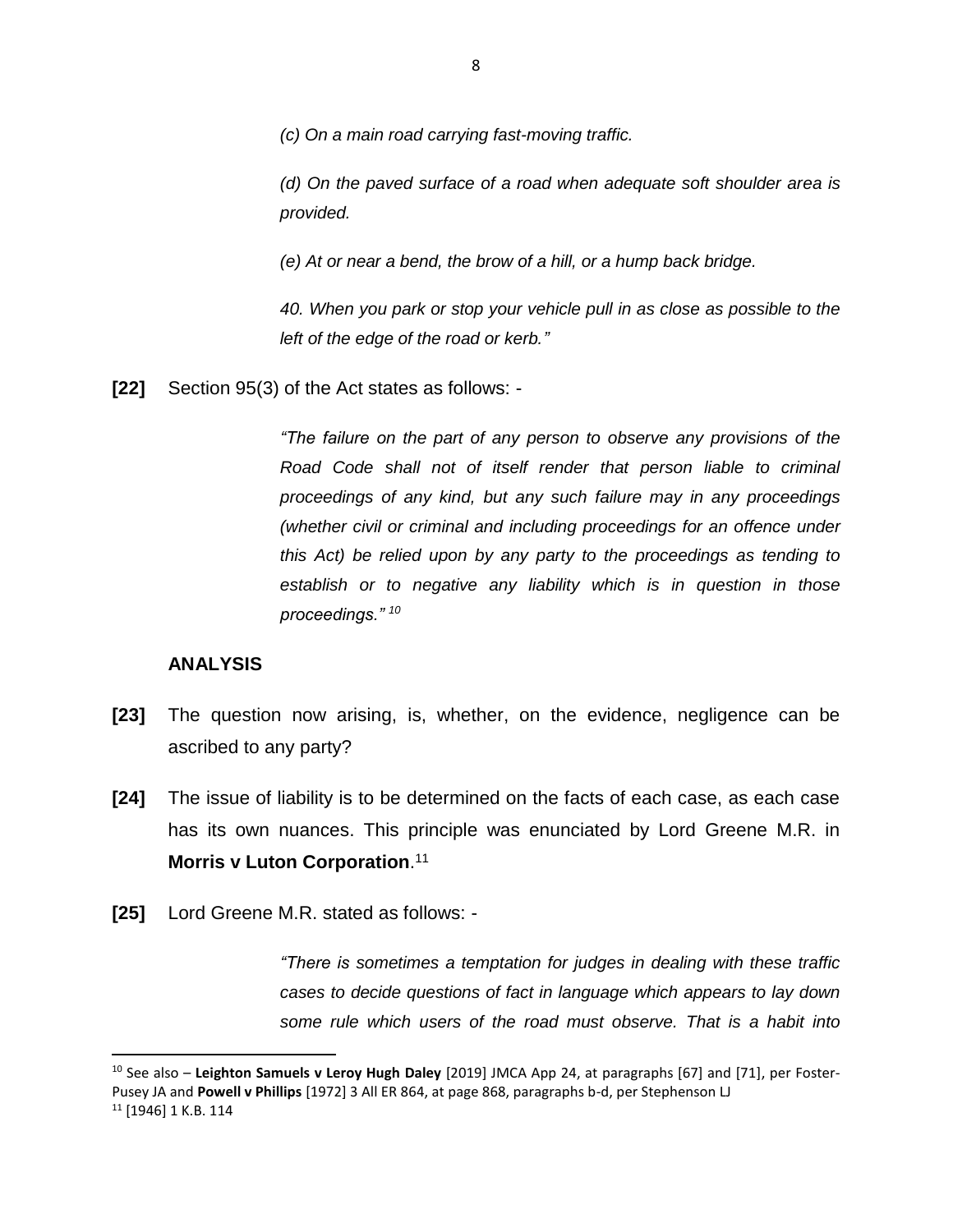*which one perhaps slips unconsciously…but it is much to be deprecated, because these are questions of fact dependent on the circumstances of each case."*

#### **Whether Mr Garfield Walters owed the Claimant, Mr Cato, a duty of care**

- **[26]** The first issue that arises for the Court's determination is whether, in the circumstances of this case, Mr Walters owed a duty of care to Mr Cato. To succeed in his claim in negligence, Mr Cato must prove, on a balance of probabilities, that Mr Walters owed him a duty of care; that he [Mr Walters] breached that duty of care; and that that breach caused him [Mr Cato] to suffer harm that was reasonably foreseeable.
- **[27]** It is now trite law that there is a reciprocated duty of care that each driver on the road owes to others. This duty of care is to manage and control his motor vehicle in such a way as to prevent harm or damage to other users of the road. The duty is one that is limited to persons who are so placed that they may reasonably be expected to be injured by the omission to take such care. Undoubtedly, this duty extends to any passenger travelling in his motor vehicle.
- **[28]** In the circumstances of this case, the issue of whether Mr Walters owed Mr Cato a duty of care is not a complex one. The Court finds that Mr Walters owed a duty of care to Mr Cato, to manage and/or control his motor vehicle with such care and in such a manner that would not cause harm or injury to his passengers, including Mr Cato.

#### **Whether Mr Walters breached the duty of care**

## **Whether the motor vehicle collision was caused by the negligence of Mr Walters**

**[29]** To determine the issue of liability, the Court must assess the two divergent accounts of how the collision occurred.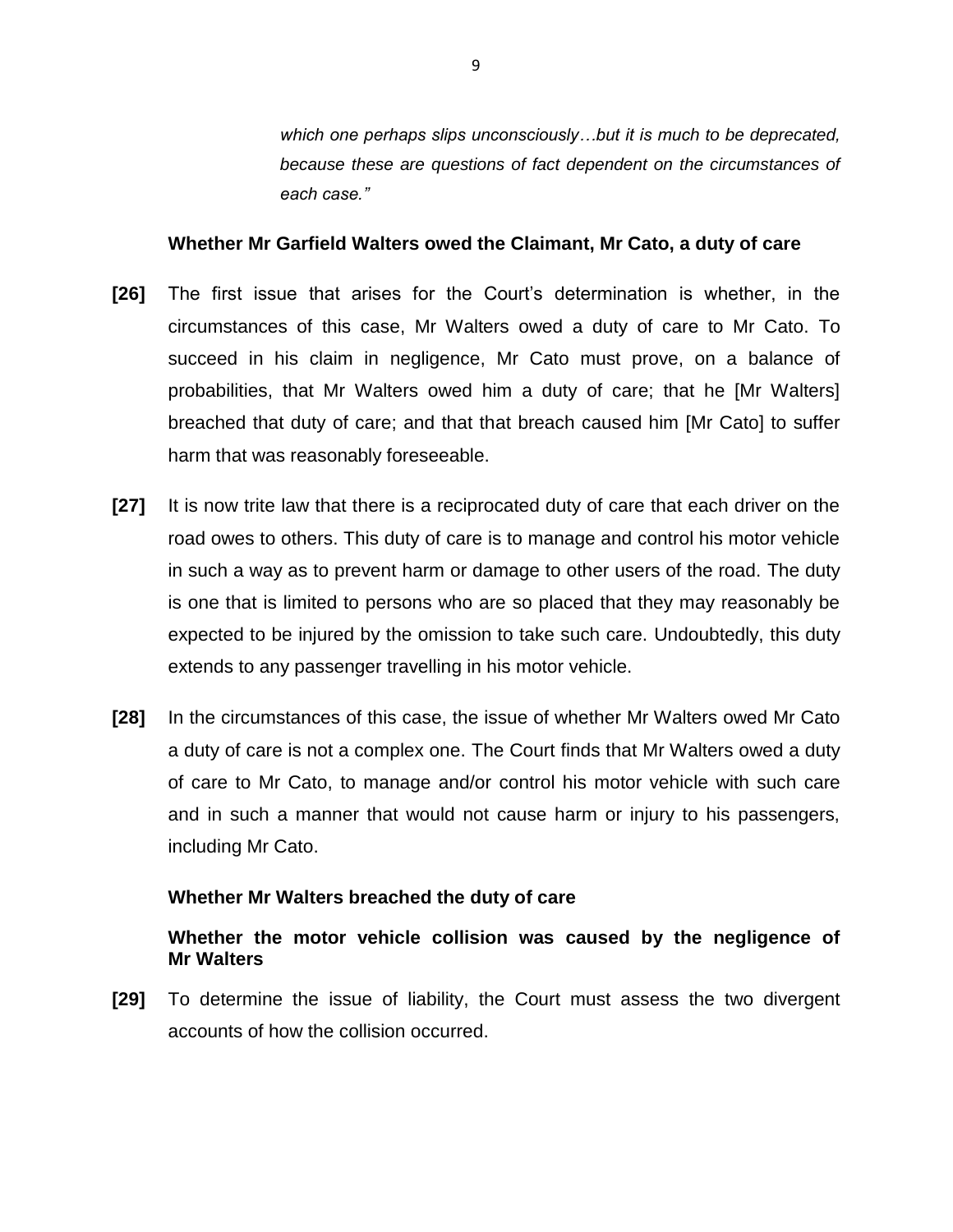- **[30]** Mr Cato avers that Mr Walters stopped the Toyota Corolla, not long after he [Mr Walters] had cleared a corner. Mr Walters is alleged to have brought the Toyota Corolla to a stop, in the vicinity of the entrance to the Galina Primary School, in order to pick up a pedestrian. At that time, the Toyota Corolla was partially on the left soft shoulder (when one faces the direction of Ocho Rios) and partially in the main road.
- **[31]** Having collected the pedestrian, Mr Walters moved the Toyota Corolla from where it had stopped further onto the main road. As he did so, a Toyota Hiace, registered 3986 PA, came around the corner behind the Toyota Corolla and collided with its rear. The impact of the collision pushed the Toyota Corolla from the roadway onto the compound of the Primary School.
- **[32]** For his part, Mr Walters did not agree that the collision occurred while the Toyota Corolla was moving. He was adamant that it was whilst the Toyota Corolla was stationary that the collision occurred.
- **[33]** Mr Walters contends that he brought the Toyota Corolla to a stop, along a straight stretch of road, some forty (40) to fifty (50) feet from the corner. The Toyota Corolla was stopped in front of the gate to the Primary School and was partially on the left soft shoulder and partially on the asphalted surface of the main road.
- **[34]** Mr Walters testified as follows: -

*"I know that a Primary School existed at that location. As a driver, approaching the school requires extra precaution. That's why I stopped half way on the soft shoulder and half way on the road. I don't think that coming off the road would be a better precaution.* 

- *Q: Could you say that the vehicle was exactly half way on the road?*
- *A: It was half way on the road and half way on the soft shoulder.*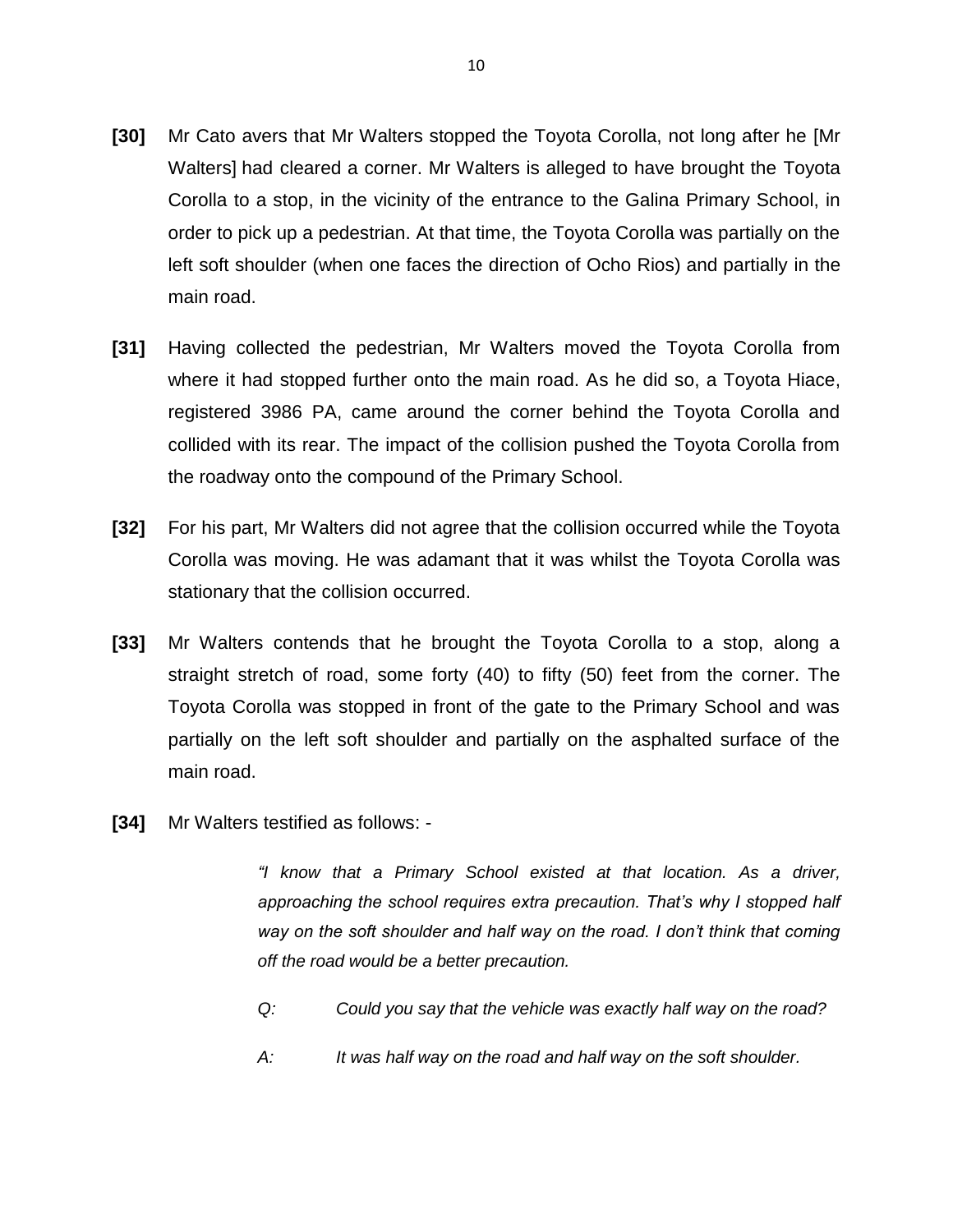*If I come off the road totally I have fi go inna de school yard. I passed the gate. There are two (2) columns – one (1) on the left and one (1) on the right. I stopped below the one on the right. The back of my vehicle would not prevent another from going into the school.* 

*The passenger didn't come into the vehicle that morning because I didn't want to block the school gate. So the passenger didn't come into the car.*

- *Q: You realized that when you stopped that morning you stopped in a dangerous position?*
- *A: No Sir. I didn't try to move because the other person didn't come in.*

*Me get hit and the car end up in the school yard. The driver came around the corner and something was coming and him couldn't stop. That's how him end up hit me in my back. Something was coming in the opposite direction. That something was a vehicle."*

- **[35]** In assessing the credibility and reliability of the witnesses in the instant case, as well as that of the evidence that it has heard, the Court will be guided by the observations of Lord Pearce (dissenting) in the House of Lords decision of **Onassis v Vergottis**. 12
- **[36]** Lord Pearce is quoted as follows: -

*"Credibility involves wider problems than mere demeanour, which is mostly concerned with whether the witness appears to be telling the truth as he now believes it to be. Credibility covers the following…Firstly, is the witness a truthful or untruthful person? Secondly, is he, though a truthful person, telling something*  less than the truth on this issue, or though an untruthful person, telling the truth *on this issue? Thirdly, though he is a truthful person telling the truth as he sees it, did he register the intentions of the conversation correctly, and if so, has his memory correctly retained them? Also, has his recollection been subsequently altered by unconscious bias or wishful thinking or by over discussion of it with* 

<sup>12</sup> [1968] 2 Lloyds Rep 403 at page 431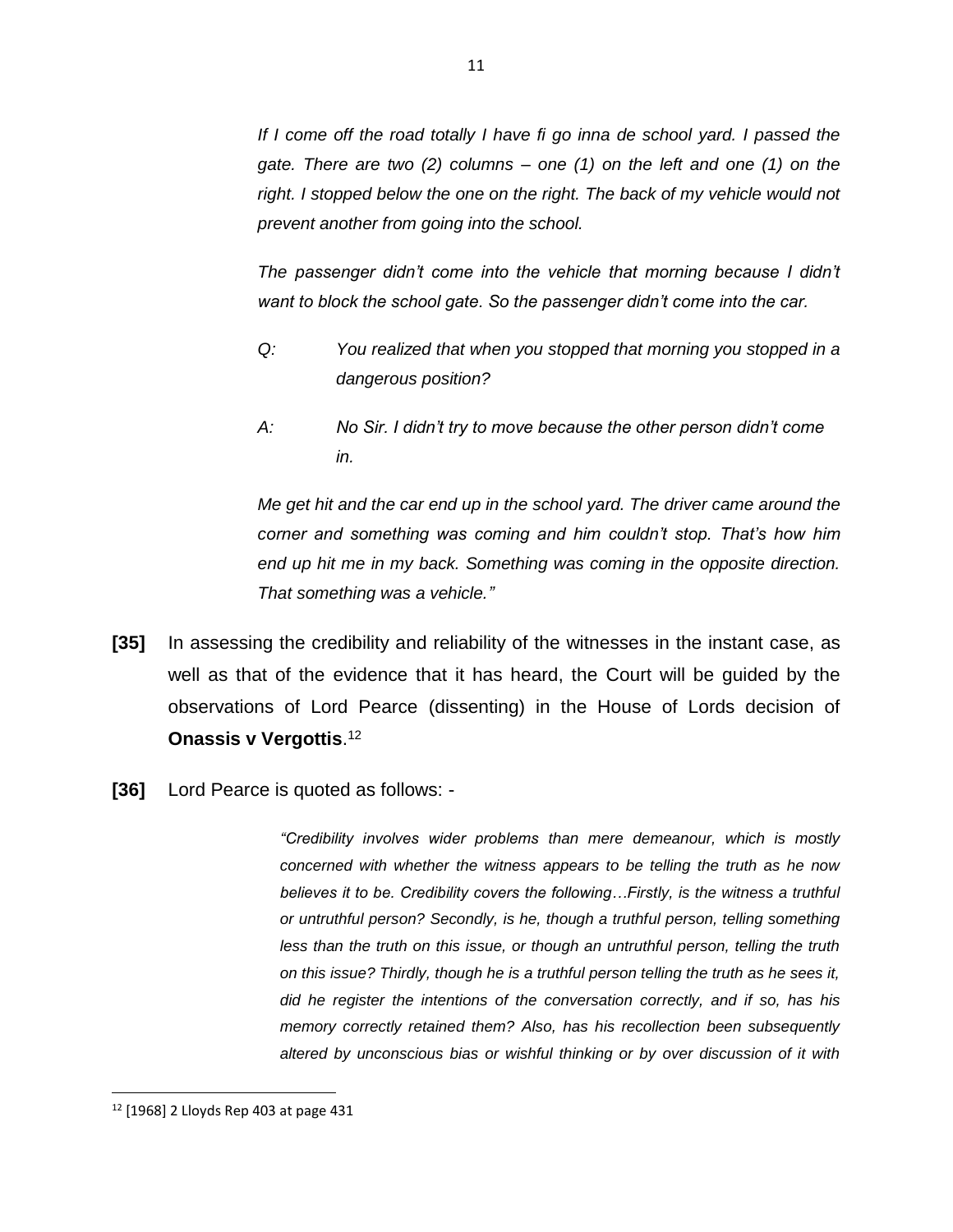*others? …Lastly, although the honest witness believes that he heard or saw this or that, is it so improbable that it is on a balance of probabilities that he was mistaken?* 

*On this point it is essential that the balance of probability is put correctly into the scales in weighing the credibility of a witness.*

*All these…compendiously are entailed when a Judge assesses the credibility of a witness; they are all part of one judicial process…"*

- **[37]** The Court accepts Mr Cato as a credible and reliable witness and accepts his evidence to be both credible and reliable. The Court accepts that the motor vehicle collision took place in the circumstances described by Mr Cato. On a preponderance of the evidence, the Court finds that Mr Walters breached the duty of care owed by him to Mr Cato. The Court finds that Mr Walters caused the motor vehicle collision and that he so managed and/or controlled the Toyota Corolla in such a manner that caused Mr Cato injury, harm, loss and damage.
- **[38]** It is clear from Mr Walters' own evidence that, at the time of the collision, the position of the Toyota Corolla made it an obstacle in the path of the oncoming vehicular traffic. Mr Walters' evidence is that the driver of the Toyota Hiace, having come around the corner, was unable to stop and that there was another vehicle travelling in the opposite direction. It is in those circumstances that the Toyota Hiace is said to have collided with the rear of the Toyota Corolla. The Court finds that this evidence supports that of Mr Cato that the entrance to the Primary School is not far from the corner; that at the time that Mr Walters brought the Toyota Corolla to a stop, more than a half of it was in the main road; and that the collision occurred while the Toyota Corolla was moving further onto the main road.
- **[39]** Undoubtedly, the fact that Mr Walters stopped the Toyota Corolla nearer than forty feet (40') of the entrance of a school, in breach of the Road Code, by itself raises no presumption of negligence. It is however, a consideration to which the Court can properly have regard when determining where to ascribe negligence.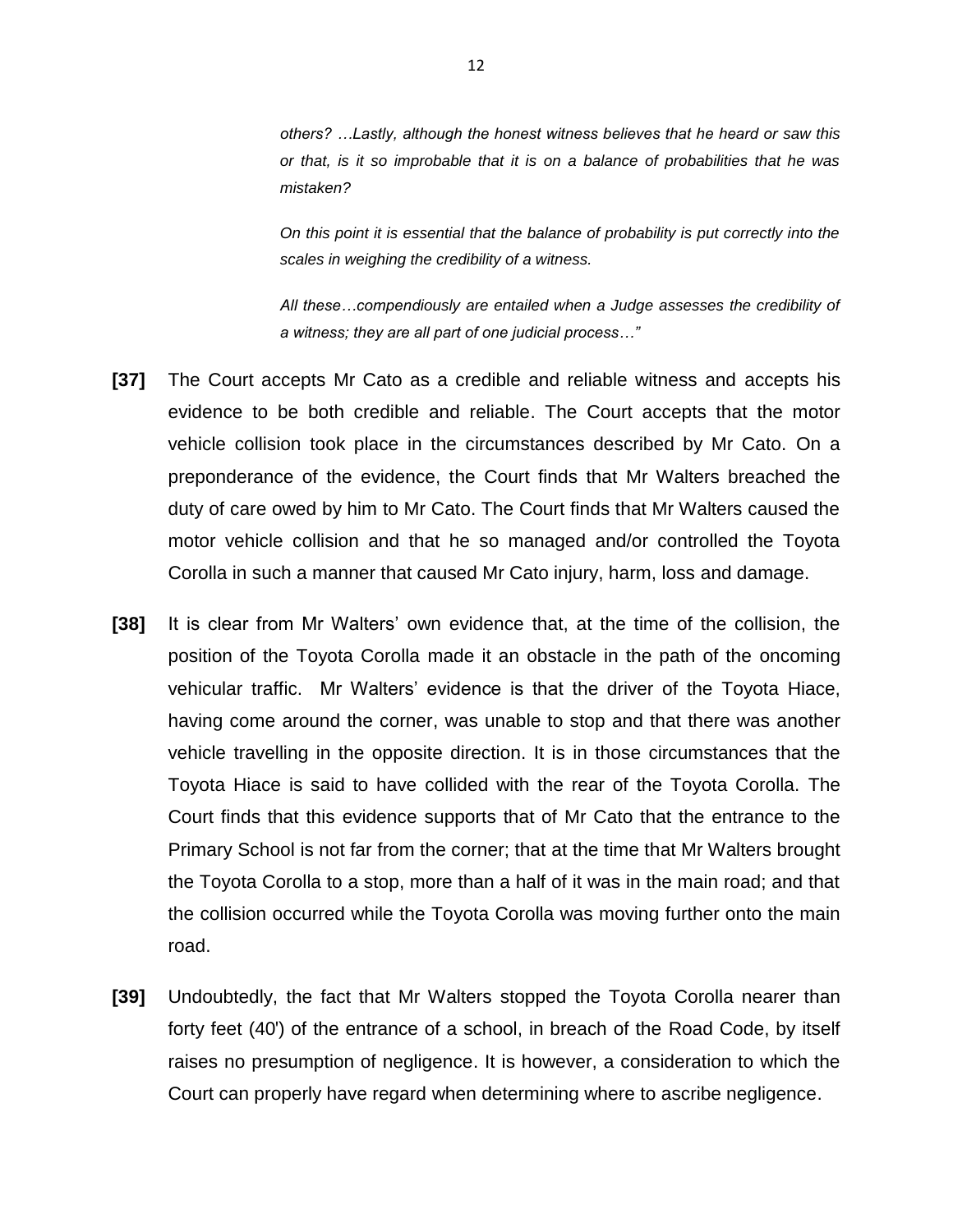- **[40]** In the circumstances of this case, there is a duty placed on Mr Walters to pull sufficiently off the main road and in such a manner so as not to present an obstacle in the path of oncoming vehicles. There is also a duty placed on Mr Walters to manoeuvre the Toyota Corolla from where it had stopped further onto the main road, in such a manner so as not to present an obstacle in the path of oncoming vehicles. The Court finds that this collision would not have occurred but for the improper stopping and manoeuvring on the part of Mr Walters.
- **[41]** For his part, the 1<sup>st</sup> Defendant, Mr Paul Williams, accepts that in 2004 he was the owner of the Toyota Corolla which he operated as a public passenger vehicle in the parish of St. Mary. Mr Williams also accepts that in 2004 Mr Walters was the regular driver of the Toyota Corolla.<sup>13</sup>
- **[42]** Accordingly, the Court makes the following findings of fact:
	- (i) That on 26 November 2004, Mr Cato was the victim of a motor vehicle accident which took place along the Galina Main Road, in the parish of St. Mary;
	- (ii) That at the time of the accident, Mr Cato was a passenger in a Toyota Corolla, registered 4859 PA, which was owned by the 1<sup>st</sup> Defendant, Mr Williams and which was being driven by Mr Garfield Walters, with the knowledge and consent of Mr Williams;
	- (iii) That Mr Cato was seated in the rear of the Toyota Corolla;
	- (iv) That Mr Walters brought the Toyota Corolla to a stop in the vicinity of the entrance to the Galina Primary School, in order to pick up a pedestrian;
	- (v) That while the Toyota Corolla was stationary, it was positioned partially on the left soft shoulder (when one faces the direction of Ocho Rios) and

<sup>&</sup>lt;sup>13</sup> See – Witness Statement of Paul Williams which was filed on 18 September 2019 and which was permitted to stand as the evidence-in-chief of the witness Paul Williams, at paragraph 2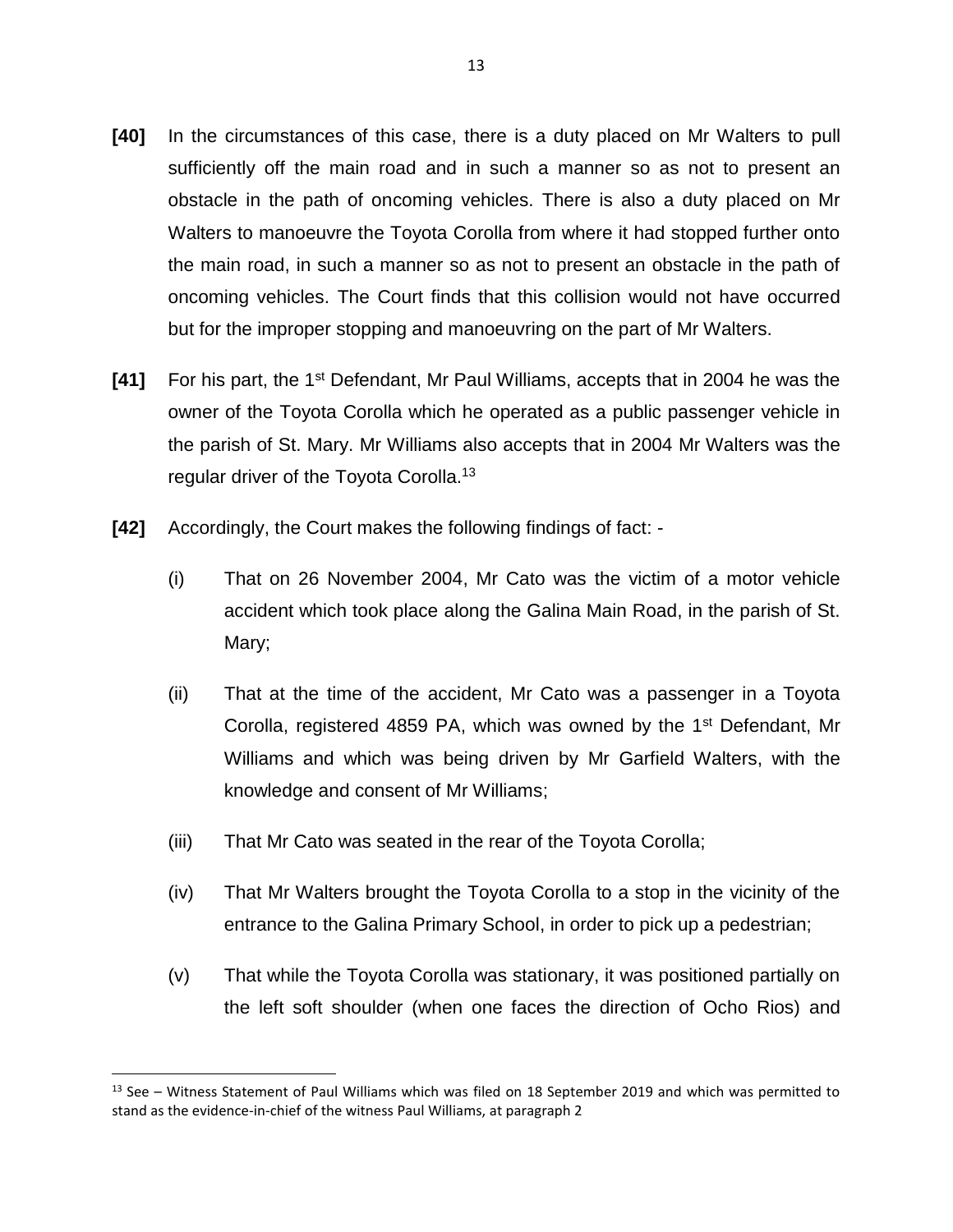partially on the asphalted surface of the main road and was nearer than forty feet (40') of the entrance of a school;

- (vi) That the Toyota Corolla was stopped some thirty (30) to thirty-five (35) feet from a corner;
- (vii) That the pedestrian entered the Toyota Corolla, after which, Mr Walters drove the Toyota Corolla further onto the main road;
- (viii) That while Mr Walters was so manoeuvring the Toyota Corolla, a Toyota Hiace, registered 3986 PA, came from around the corner and collided with the rear of the Toyota Corolla;
- $(ix)$  That at the time of the collision, the Toyota Hiace was owned by the 3<sup>rd</sup> Defendant, Mr Pearson and was being driven by the 4<sup>th</sup> Defendant, Mr Hanson;
- (x) That Mr Walters failed to adequately pull off the roadway; that he failed to keep any or any proper lookout or to have adequate regard for other users of the road; that he failed to heed and/or observe the Toyota Hiace as he manoeuvred the Toyota Corolla further onto the main road;
- (xi) That Mr Walters failed to manage and/or control the Toyota Corolla in a manner that would not cause harm or injury to Mr Cato;
- (xii) That Mr Walters breached the duty of care that he owed to Mr Cato;
- (xiii) That Mr Walters caused the motor vehicle collision and is liable in negligence;
- (xiv) That Mr Cato suffered injury, harm, loss and damage, as a result of the motor vehicle collision; and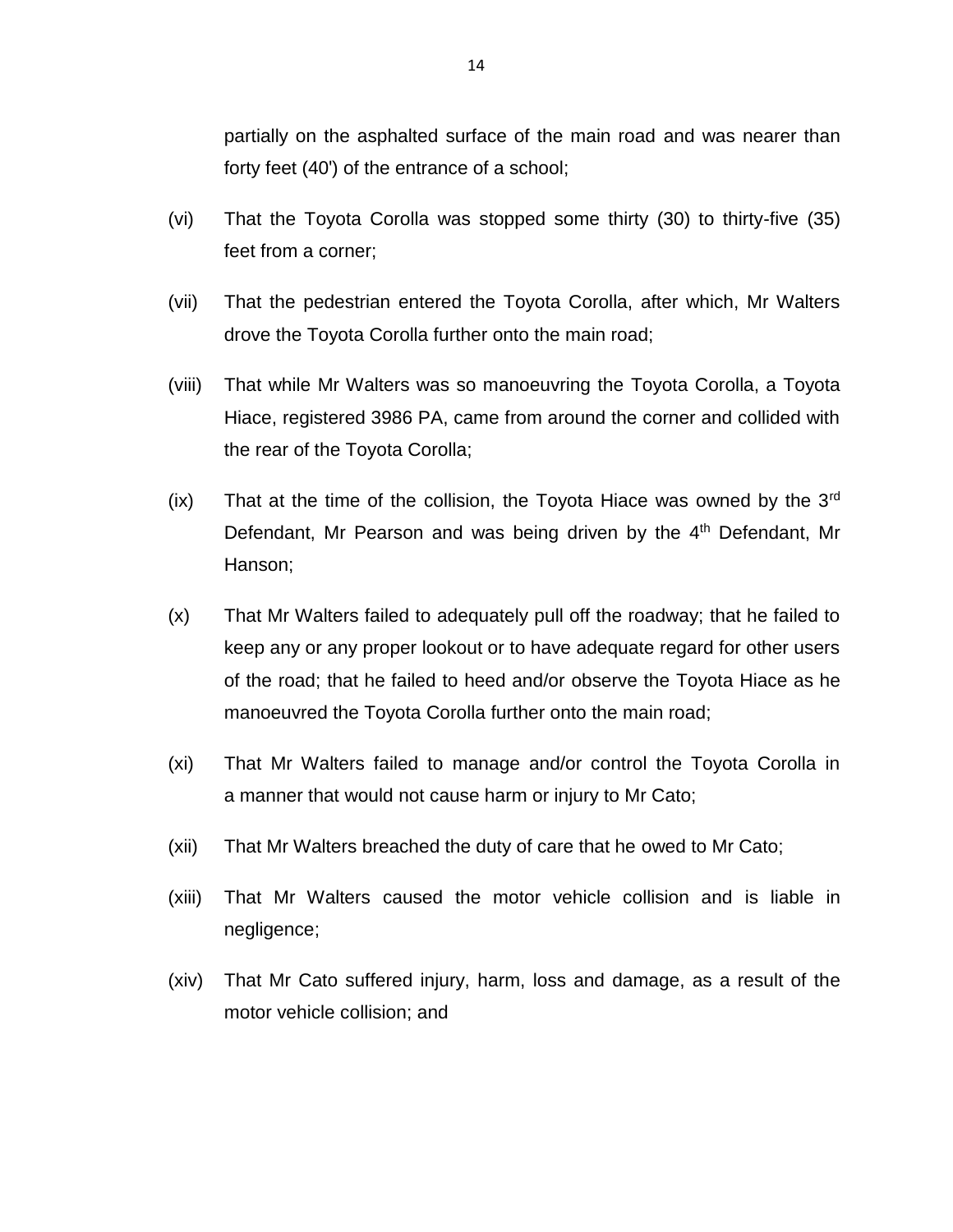(xv) That Mr Cato sustained whip lash injury, severe pain to the neck and back and extreme tenderness to the back, as a result of the motor vehicle collision.

## **Assessment of Damages**

#### **The approach**

- **[43]** The important consideration in making an award of General Damages is the need to arrive at a figure which will compensate the claimant for the injuries he sustained and its resultant pain and suffering.
- **[44]** There are established principles and a process to be employed in arriving at awards in personal injury matters. In determining quantum, judges are not entitled to simply "pluck a figure from the air". Consistent awards are necessary to inspire and maintain confidence in the system of justice and litigants as well as the public are entitled to know the reasons for the decisions of the court. Regard must be had to comparable cases in which complainants have suffered similar injuries.
- **[45]** In **Beverley Dryden v Winston Layne**, <sup>14</sup> Campbell JA said:

*"…personal injury awards should be reasonable and assessed with moderation and that so far as possible comparable injuries should be compensated by comparable awards."*

**[46]** In the case of **Singh (an infant) v Toong Fong Omnibus Co Ltd**, <sup>15</sup> Lord Morris of Borth-y-Gest said:

> *"…As far as possible it is desirable that two litigants whose claims correspond should both receive similar treatment, just as it is desirable that they should both receive fair treatment. Those whom they sue are no less entitled."*

<sup>14</sup> SCCA No 44/87, judgment delivered on 12 June 1989

<sup>15</sup> [1964] 3 All ER 925, at page 927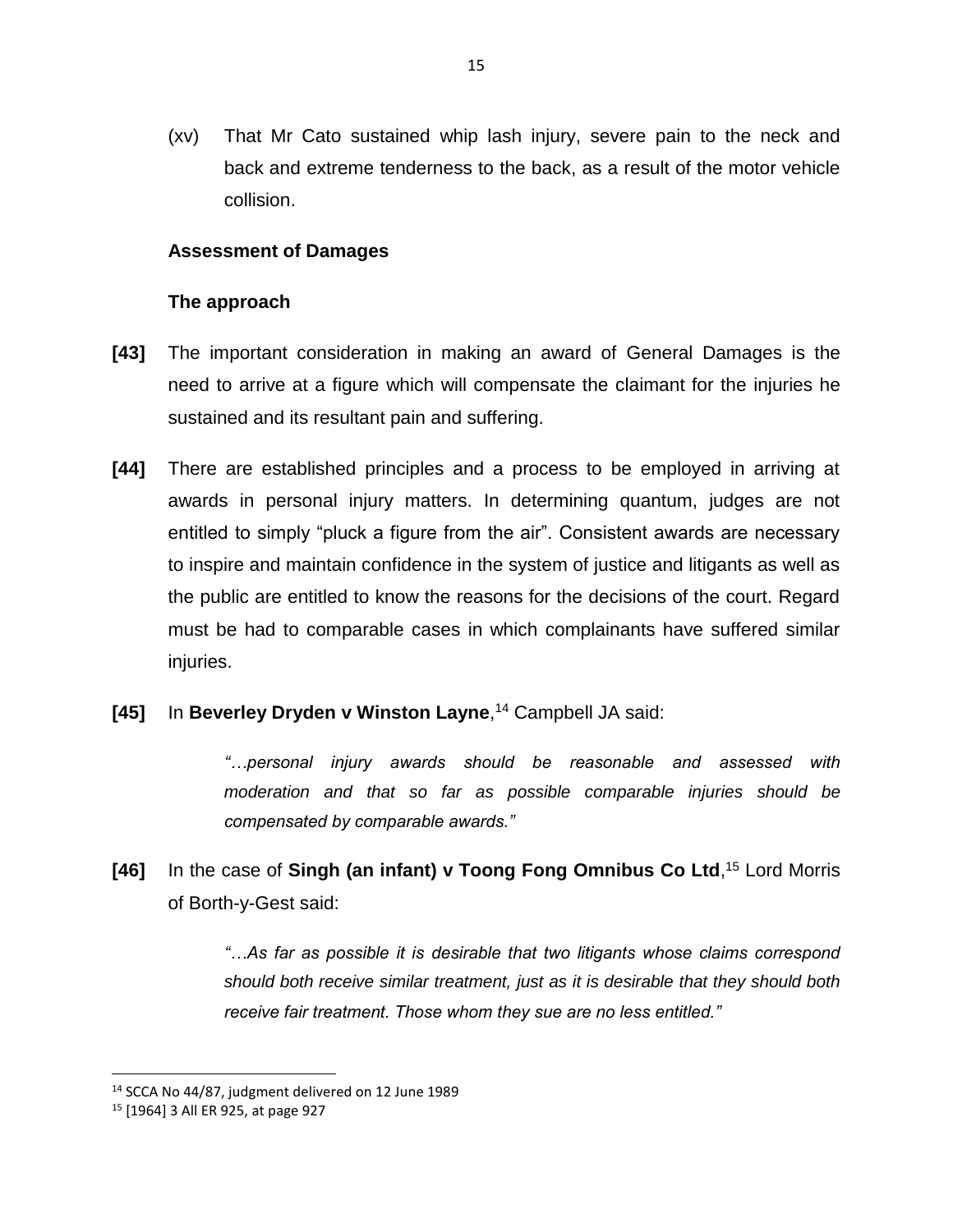**[47]** It is also desirable that the comparison be made with more recent cases. Lord Carswell in the case of **Seepersad v Persad and Another**<sup>16</sup> said:

> *"The Board entertain some reservations about the usefulness of resort to awards of damages in cases decided a number of years ago, with the accompanying need to extrapolate the amounts awarded into modern values. It is an inexact science and one which should be exercised with some caution, the more so*  when it is important to ensure that in comparing awards of damages for physical *injuries one is comparing like with like. The methodology of using comparisons is sound, but when they are of some antiquity such comparisons can do no more than demonstrate a trend in very rough and general terms."*

#### **The process**

**[48]** In light of the reality of inflation, the Consumer Price Index ("CPI"), which is provided by the Statistical Institute of Jamaica, is used in the process of arriving at a just award. Having selected a comparable case or cases, the judge must apply the CPI in order to arrive at a figure that takes into consideration inflationary conditions.

# **The medical evidence**

- **[49]** Both Learned Counsel Ms Suzette Campbell and Learned Counsel Ms Winsome Marsh agree that the injuries sustained by Mr Cato, as a result of the motor vehicle collision, were not as serious as others have been.
- **[50]** The medical report under the hand of Dr. S.A. Minott, dated 20 December 2004, indicates that, on examination, Mr Cato was in severe pain with significant findings confined to his back and neck. His back had extreme tenderness and pain on flexing his trunk, with difficulty rising and sitting. His neck showed evidence of whiplash injury with difficulty and pain holding his neck upright. Mr Cato was given analgesics and muscle relaxant and placed in a neck collar. Dr.

<sup>16</sup> (2004) 64 WIR 378, at page 388, paragraph 15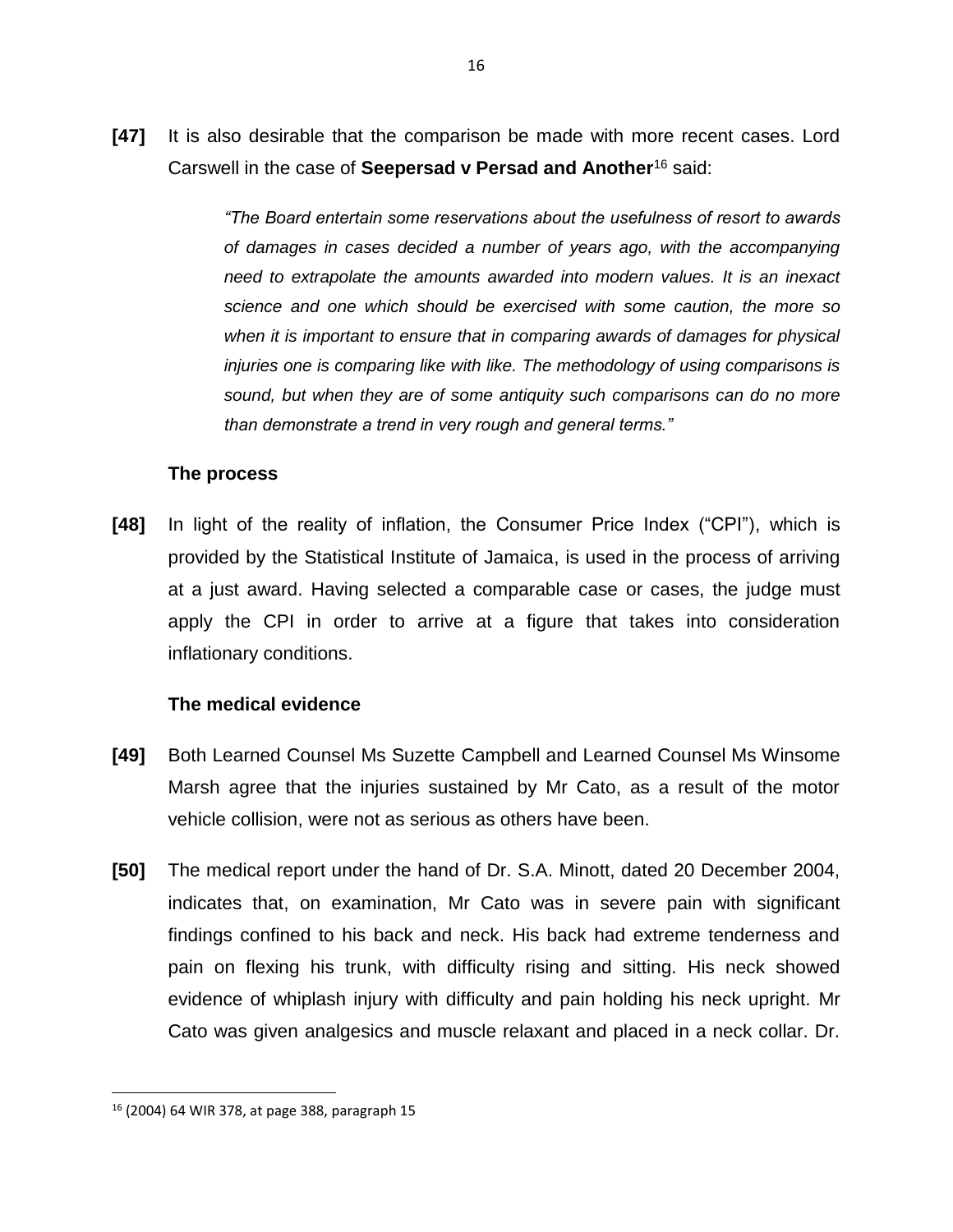Minott also indicated that it was expected that Mr Cato would require a period of six (6) weeks to recuperate.

- **[51]** Mr Cato was absent from work for four (4) days during the period 27 30 November 2004.
- **[52]** Having considered the awards for General Damages made in the cases referred to by both Counsel, this Court is of the view that they provide a reasonable guide as to the proper award to be made in this case.
- **[53]** In **Desmond Poyser v Superior Party Hireage Ltd. & Hylton Smith**, <sup>17</sup> G. James J (Ag) (as he then was), on 14 May 1992, awarded Forty Thousand Dollars (\$40,000.00) for whiplash injury with pain in the neck, shoulder and back. This award, when updated, amounts to Six Hundred and Ninety-Eight Thousand Seven Hundred and Nine Dollars (\$698,709.00).
- **[54]** In **Derrick Munroe v Gordon Robertson**, <sup>18</sup> G. Brown J (Ag) (as he then was) awarded Three Hundred Thousand Dollars (\$300,000.00) for pain in the sternal region of the chest, lower back pain, tenderness in the region of the left costochondrial joints with increased tenderness during respiration and all chest movements and tenderness in the lumbar region in all ranges of motion. There was no permanent irreparable deformity or disability. There was a fourteen (14) day period of partial disability and the claimant was fully recovered. This award, when updated, amounts to Five Hundred and Ninety-Seven Thousand Two Hundred and Forty-Two Dollars (\$597,242.00).
- **[55]** In **Peter Marshall v Carlton Cole and Alvin Thorpe**, <sup>19</sup> McIntosh J awarded Three Hundred and Fifty Thousand Dollars (\$350,000.00) for moderate whiplash injury, sprain, swollen and tender left wrist and left hand and moderate lower back pain and spasm. The claimant was treated by Dr. Sandra Nesbeth and was

<sup>17</sup> Suit No. C. L. 1991/P158

<sup>18</sup> [2015] JMCA Civ 38

<sup>19</sup> Claim No. 2006 HCV1006, unreported, judgment delivered on 17 October 2006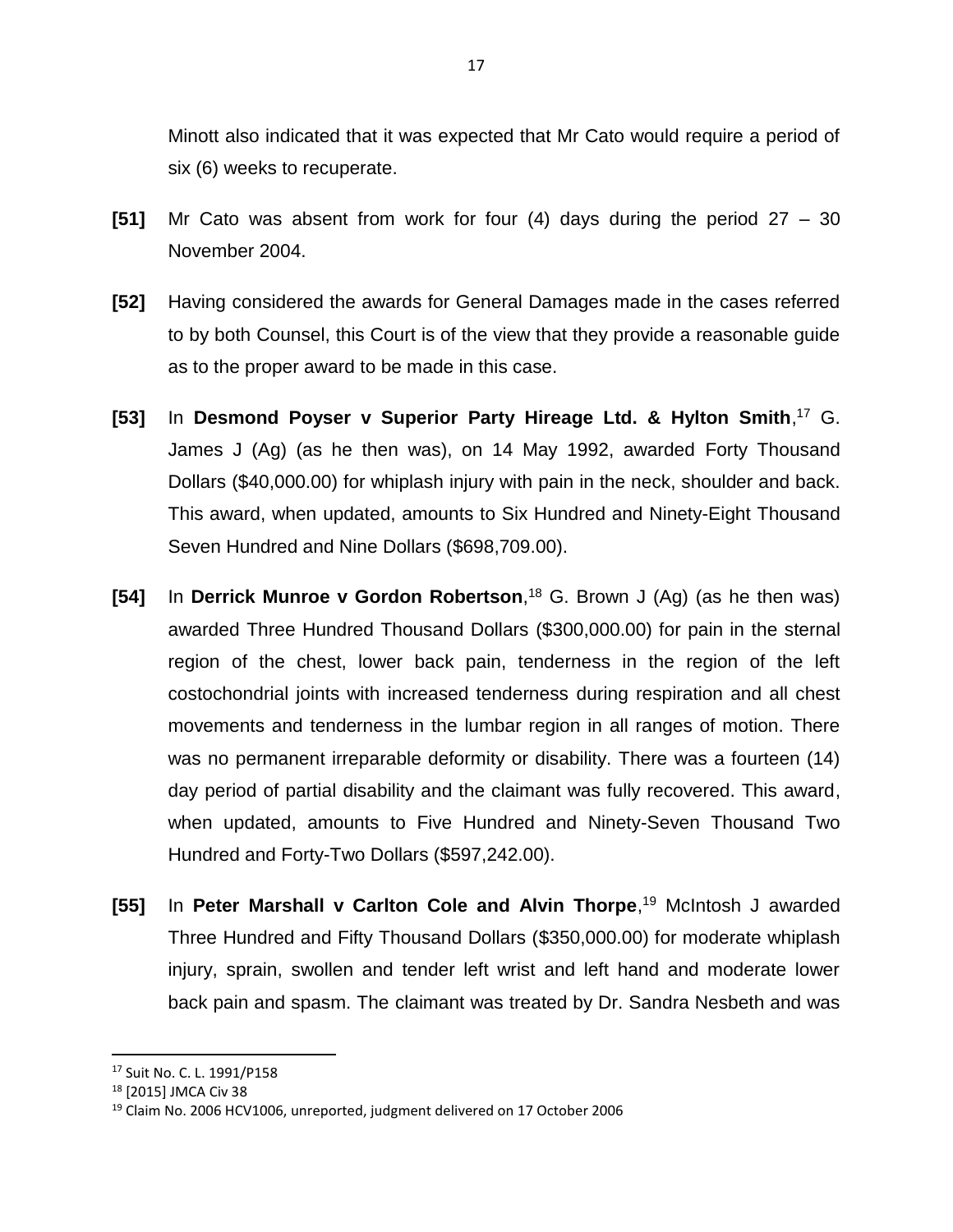given two (2) weeks sick leave. He continued to attend for treatment and was discharged on 20 December 2001, after sixteen (16) medical care weeks with no residual pain or suffering. This award, when updated, amounts to Nine Hundred and Ninety-Two Thousand Two Hundred and Eighty-Five Dollars (\$992,285.00).

- **[56]** In **Conway Rhooms v Mai Zhang & Another**, <sup>20</sup> Tie J (Ag) (as she then was) awarded One Million Three Hundred Thousand Dollars (\$1,300,000.00) for whiplash injury to the neck with moderate pain and spasm of the muscles of the neck and of the trapezius muscles extending to the occipital area of the head and both shoulders; tenderness to the posterior aspect of the neck; restriction in the normal ranges of movements of the neck by approximately sixty percent (60%) in all directions; lumbosacral back strain with moderate pain and spasm of the muscles of the lower back extending to the gluteal areas and hamstring muscles; tenderness of the tissues in the lumbosacral junction; and restriction in the normal ranges of movements of the lower back. This award, when updated, amounts to One Million Five Hundred and Eighty Thousand Dollars (\$1,580,000.00).
- **[57]** In **Talisha Bryan v Anthony Simpson & Another**, <sup>21</sup> Lindo J (Ag) (as she then was) awarded One Million Four Hundred Thousand Dollars (\$1,400,000.00) for whiplash injury to the neck and lower back strain. The claimant was treated with analgesics and muscle relaxant and was advised to do physiotherapy exercises at home. This award, when updated, amounts to One Million Eight Hundred and Thirty-Eight Thousand Dollars (\$1,838,000.00).
- **[58]** In the circumstances, the Court will use as its starting point, the updated award of Six Hundred and Ninety-Eight Thousand Seven Hundred and Nine Dollars (\$698,709.00) and will adjust that figure upwards to account for the fact that Mr Cato suffered severe pain to the neck and back, extreme tenderness to his back and pain on flexing his trunk, with difficulty rising and sitting.

<sup>20</sup> [2016] JMSC Civ 132

<sup>21</sup> [2014] JMSC Civ 31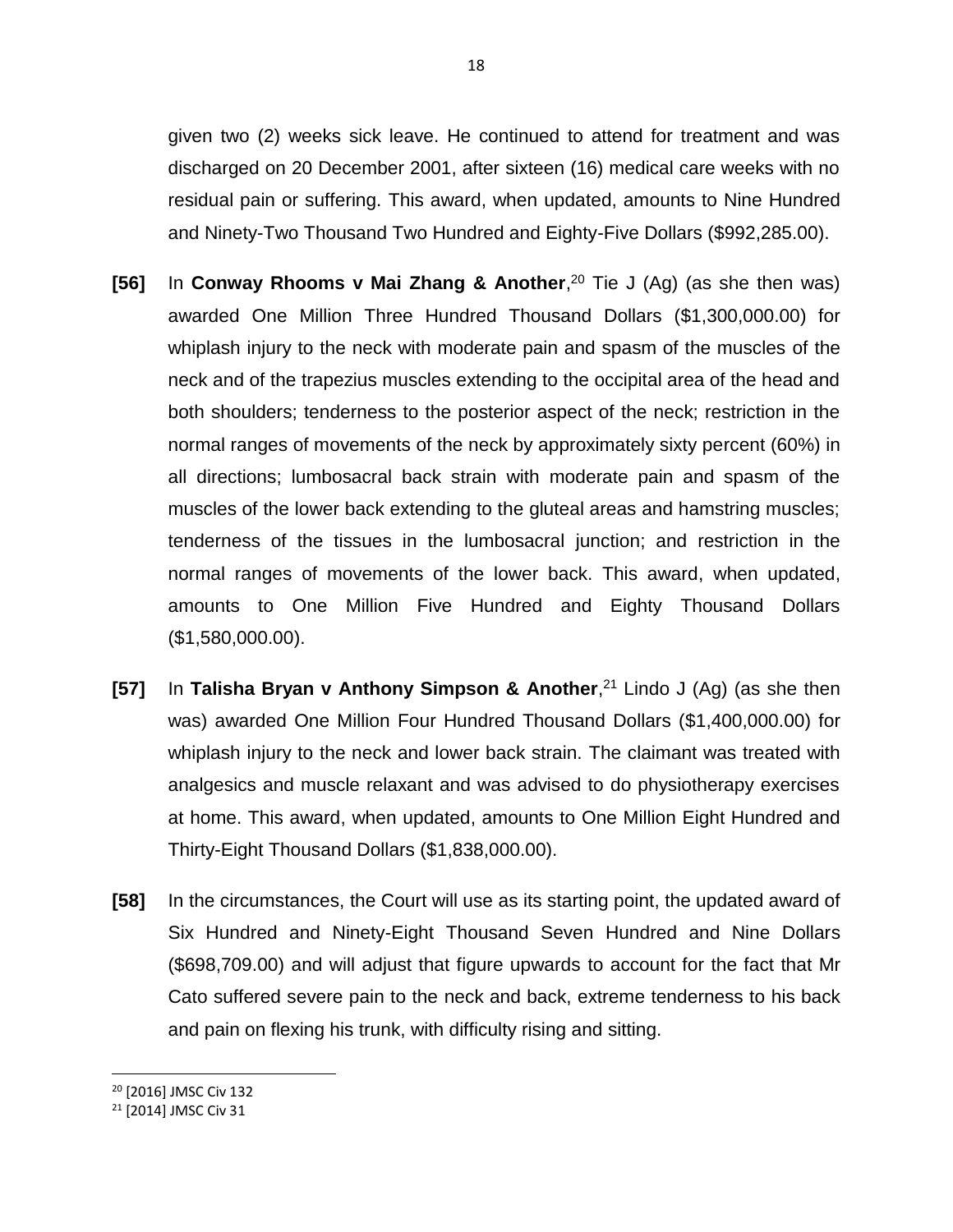**[59]** The Court is of the view that an award in the sum of Nine Hundred Thousand Dollars (\$900,000.00) for General Damages is a reasonable award.

## **Special Damages**

- **[60]** It is trite law that Special Damages must be specifically pleaded and specifically proven.<sup>22</sup>
- **[61]** The Court finds that Mr Cato has specifically pleaded and specifically proven his Special Damages, in the amount of Forty-Four Thousand Two Hundred and Sixty-One Dollars and Forty cents (\$44,261.40), which is comprised of Eleven Thousand Two Hundred and Sixty-One Dollars and Forty cents (\$11,261.40) for medical expenses, Twelve Thousand Dollars (\$12,000.00) for loss of earnings and Twenty-One Thousand Dollars (\$21,000.00) for transportation.

## **DISPOSITION**

- **[62]** It is hereby ordered as follows:
	- (i) Judgment is entered in favour of the Claimant against the  $1<sup>st</sup>$  Defendant, on the issue of liability;
	- (ii) Special Damages are assessed and awarded to the Claimant against the 1<sup>st</sup> and 4<sup>th</sup> Defendants, in the sum of Forty-Four Thousand Two Hundred and Sixty-One Dollars and Forty cents (\$44,261.40), with interest thereon, at the rate of three percent (3%) per annum, from 26 November 2004 to the date hereof;
	- (iii) General Damages are assessed and awarded to the Claimant against the 1<sup>st</sup> and 4<sup>th</sup> Defendants, in the sum of Nine Hundred Thousand Dollars (\$900,000.00), with interest thereon, at the rate of three percent (3%) per annum, from 27 August 2010 to the date hereof, in respect of the 1<sup>st</sup>

<sup>22</sup> See – **Caribbean Cement Company Limited v Freight Management Limited** [2016] JMCA Civ 2, at paragraphs [62] and [63]